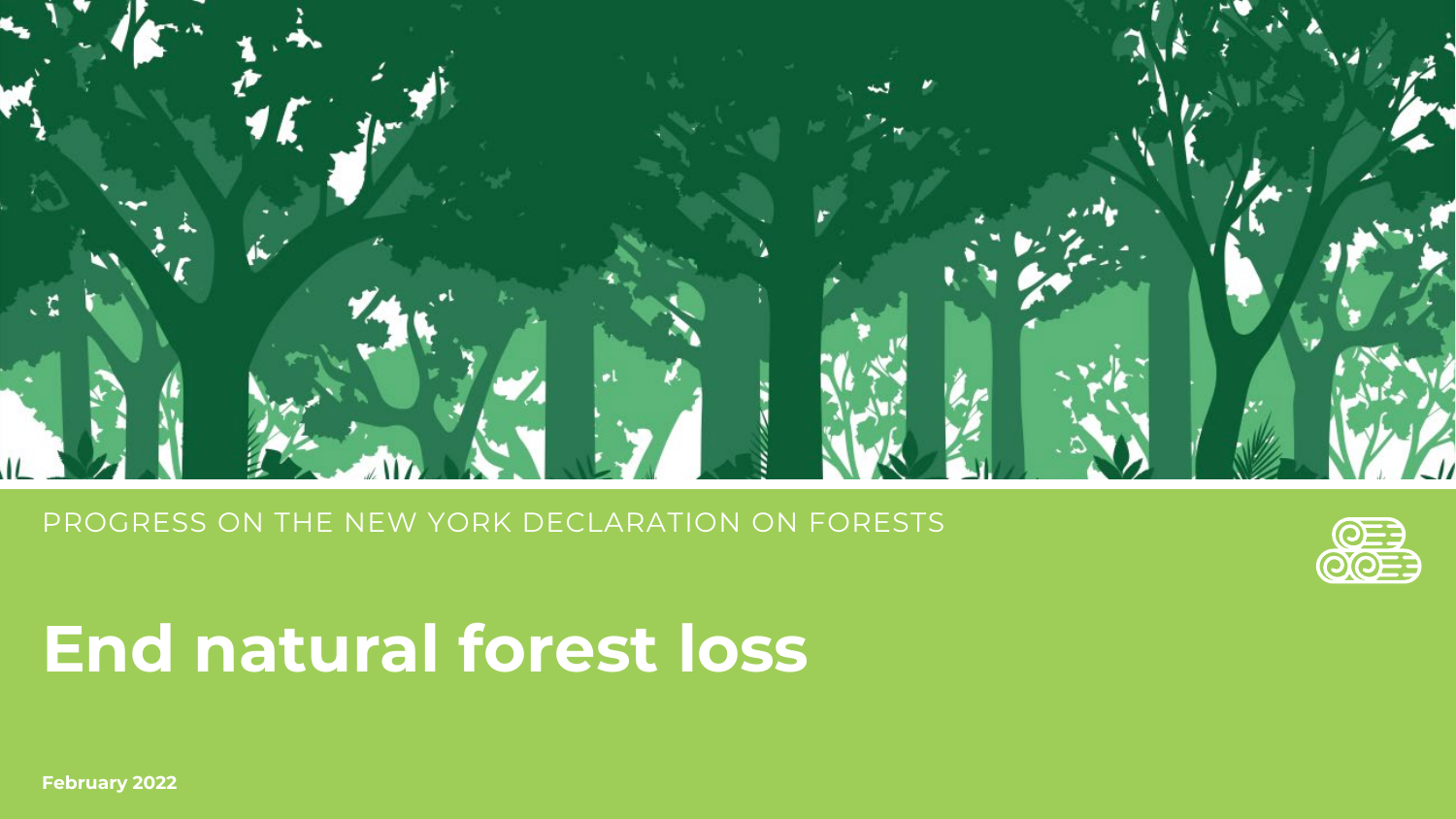



**Stop Forest Loss** 

# **Goal 1**

End the loss and degradation of natural forests by 2030.

# **Protecting forests – particularly primary forests – is critical for addressing climate change and biodiversity loss.**

Forests **play a vital role** in the global carbon cycle, hydrological regimes, biodiversity preservation, local community subsistence and human health.

Currently, **forests are a net sink of 7.3 gigatonnes of CO<sub>2</sub>e per year**, or about 18% of anthropogenic emissions. This sink could be increased by reducing deforestation. Not only does halting deforestation avoid carbon emissions, but it also maintains and increases carbon sequestration.

Furthermore, carbon and biodiversity lost from deforestation is **irrecoverable through restoration** by the 2050 timeline for achieving net zero carbon emissions and nature-positive targets.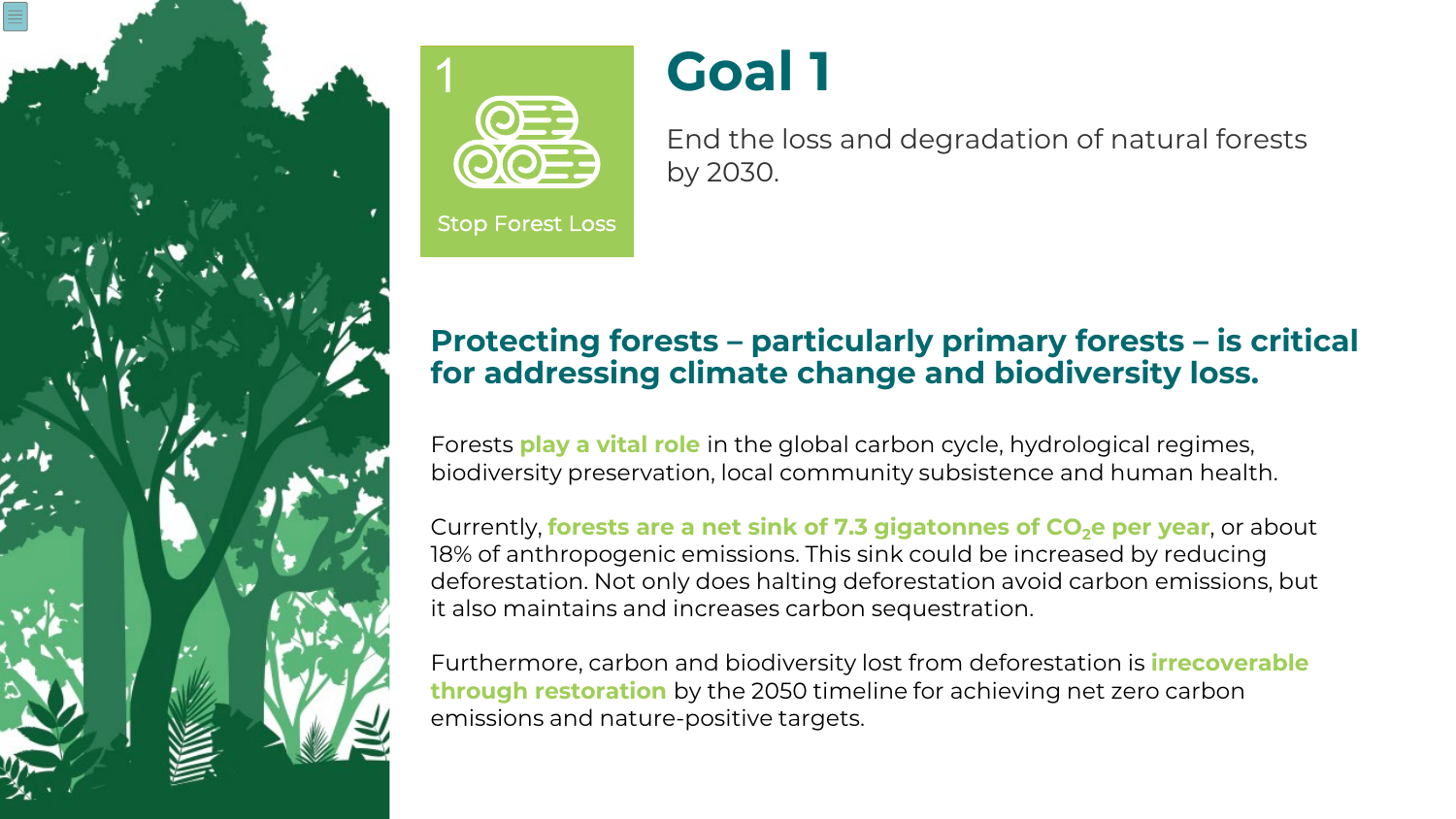## **To assess progress on halting natural forest loss by 2030, we examine both net and gross forest loss since the New York Declaration on Forests (NYDF) was adopted in 2014.**

The overarching Goal 1 of the NYDF aims to halt the loss of natural forests by 2030.\* By specifying **"natural forests,"** it excludes monoculture tree plantations and other non-natural forest systems.

However, Goal 1 does not state whether the aim is to reduce and then end **gross loss** (all clearing) or **net loss** (balance of clearing and forest regeneration/reforestation) of natural forests.

Therefore, the annual progress assessment for Goal 1 assesses both gross and net loss.

degradation. Degradation is not addressed in this update.

**Overall, gross tree cover loss, net forest**  loss, and related CO<sub>2</sub> **emissions are continuing at high rates, and the world is not on track to halt them by 2030.** \* The updated text of Goal 1, adopted in 2021, also calls for the end of forest

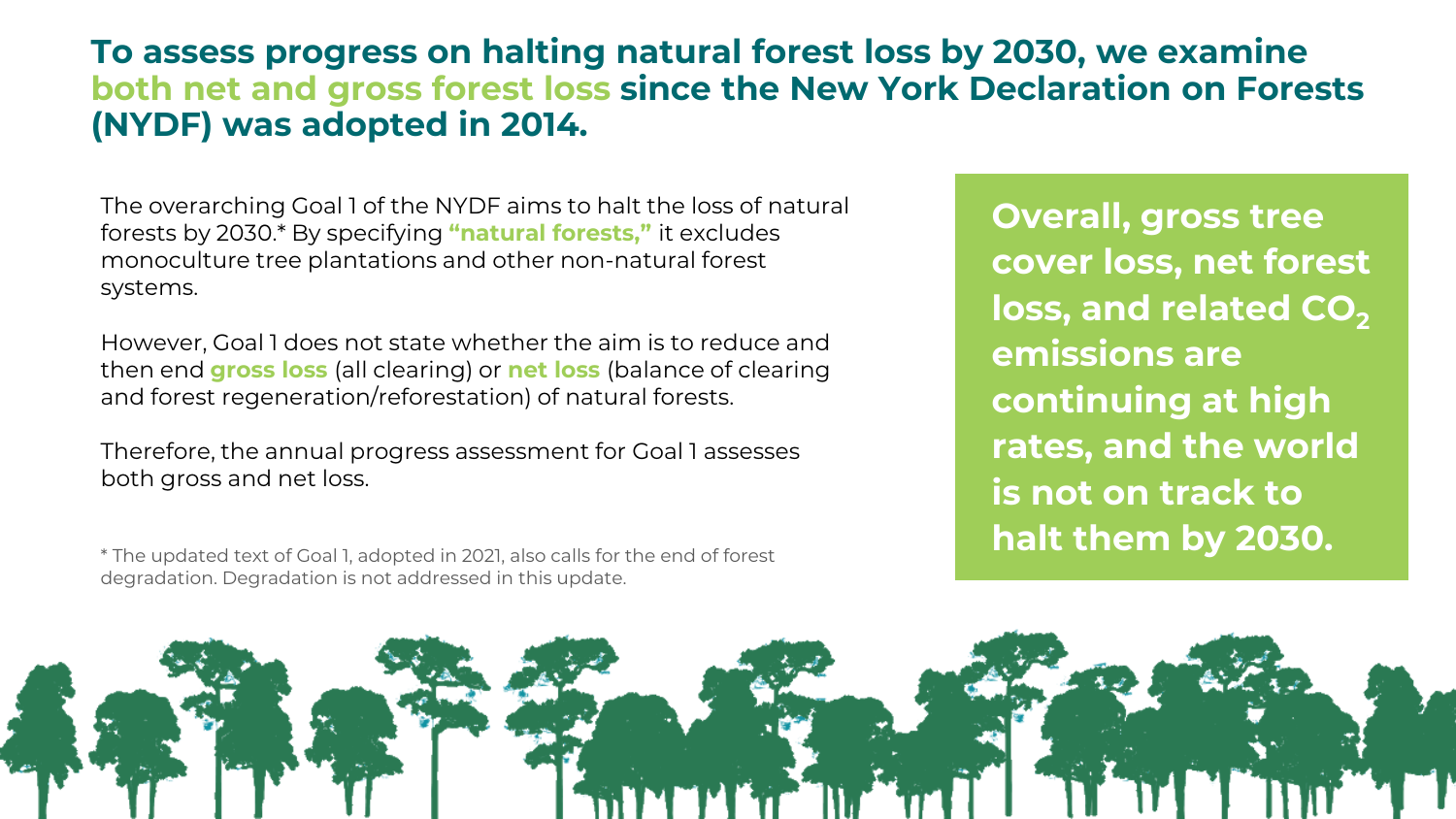**While some countries have made progress, most indicators are the same as or higher than immediately following the signing of the declaration. No indicators are on a trajectory to success.**

E

| <b>Criteria</b>                                                                          | <b>Indicators</b>                                           | Data source(s)                                                                                    | <b>Early NYDF</b><br>(FAO FRA/<br>2015 GFW)       | <b>Recent NYDF</b><br>(FAO FRA/<br>2018-2020 GFW)      | <b>Trajectory</b>           |
|------------------------------------------------------------------------------------------|-------------------------------------------------------------|---------------------------------------------------------------------------------------------------|---------------------------------------------------|--------------------------------------------------------|-----------------------------|
| 1. Rate of natural 1.1. Global net<br>forest loss                                        | natural forest loss                                         | <b>FAO FRA 2020</b><br>$(2010 - 2020)$                                                            | 7.8                                               | 7.8                                                    | N/A                         |
| (million hectares<br>per year)                                                           | <b>1.2. Global gross</b><br>tree cover loss                 | GFW (Hansen et al. 2013)                                                                          | 19.6                                              | 24.9                                                   | <b>Wrong</b><br>direction   |
|                                                                                          | 1.3. Global gross<br>deforestation                          | FAO FRA 2020 (2010-2015)<br>and 2015-2020) and GFW<br>(Hansen et al. 2013, Curtis<br>et al. 2018) | <b>FAO: 11.8</b><br>GFW low: 5.1<br>GFW high: 9.6 | <b>FAO: 10.2</b><br>GFW low: 5.3<br>$GFW$ high: $11.3$ | <b>Mixed</b>                |
|                                                                                          | <b>1.4. Humid tropical</b><br>primary forest loss           | GFW (Hansen et al. 2013,<br>Turubanova et al. 2018)                                               | 2.9                                               | 3.9                                                    | <b>Wrong</b><br>direction   |
| 2. Carbon<br>dioxide<br>emissions from<br>forest loss<br>(gigatonnes of<br>CO2 per year) | <b>2.1. Gross emissions</b><br>from global<br>deforestation | GFW (Harris et al. 2021,<br>Curtis et al. 2018)                                                   | <b>Low: 2.9</b><br><b>High: 5.3</b>               | <b>Low: 2.9</b><br><b>High: 6.3</b>                    | Flat/<br>wrong<br>direction |
|                                                                                          | primary forest loss                                         | 2.2. Gross emissions GFW (Harris et al. 2021,<br>from humid tropical Turubanova et al. 2018)      | 2.0                                               | 2.5                                                    | <b>Wrong</b><br>direction   |

FAO FRA = Forest Resource Assessment of the Food and Agriculture Organization; GFW = Global Forest Watch. Not all indicators are covered in the following slides.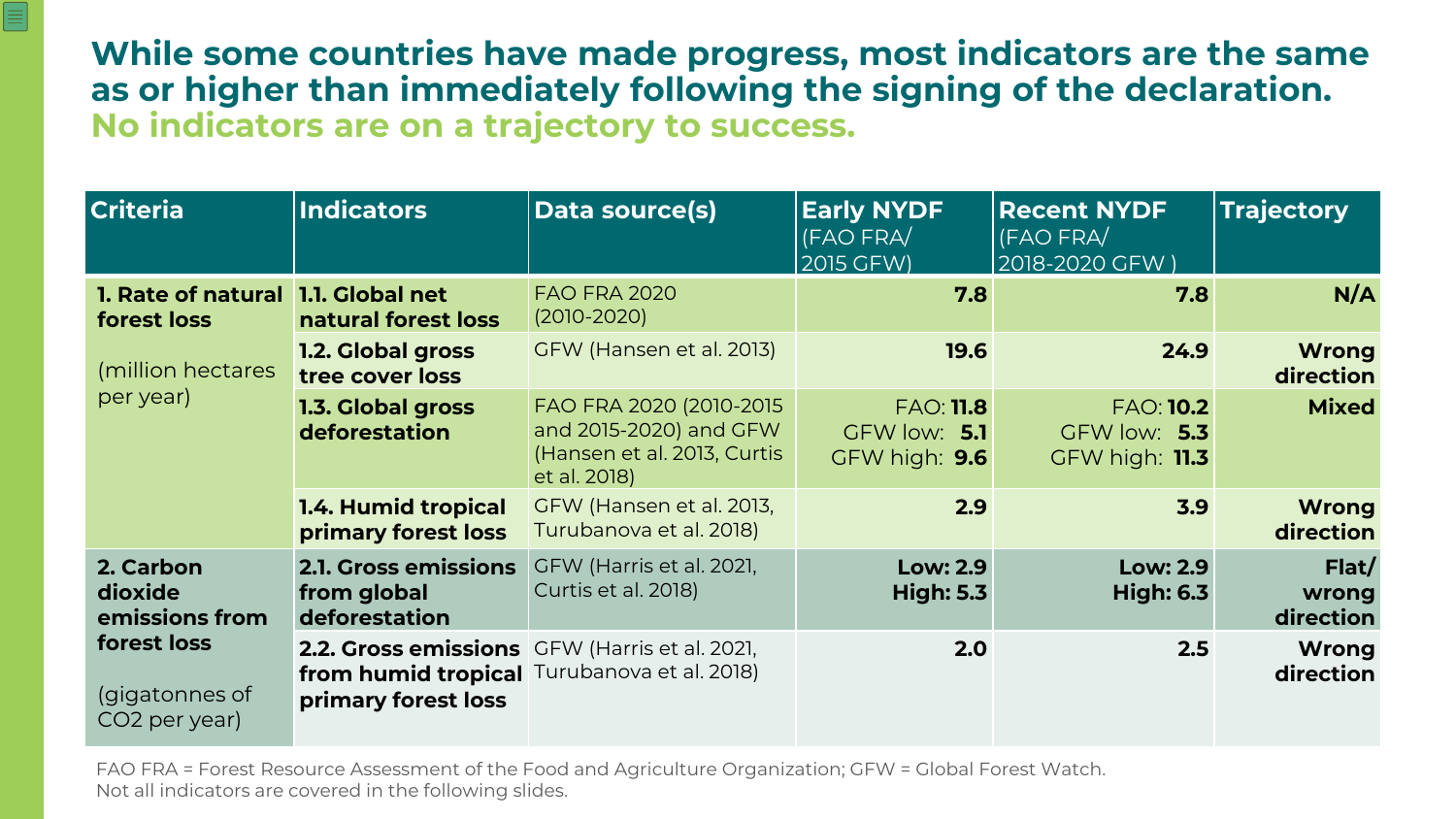#### **According to multiple data sources, global deforestation is currently about 10 million hectares per year.**

**Achieving the 2030 target of halting forest loss would require deforestation to decrease by nearly 1 million hectares each year between 2020 and 2030.** 

**The immediate and sustained reductions in forest loss needed to achieve the 2030 target of zero natural forest loss would be unprecedented.**

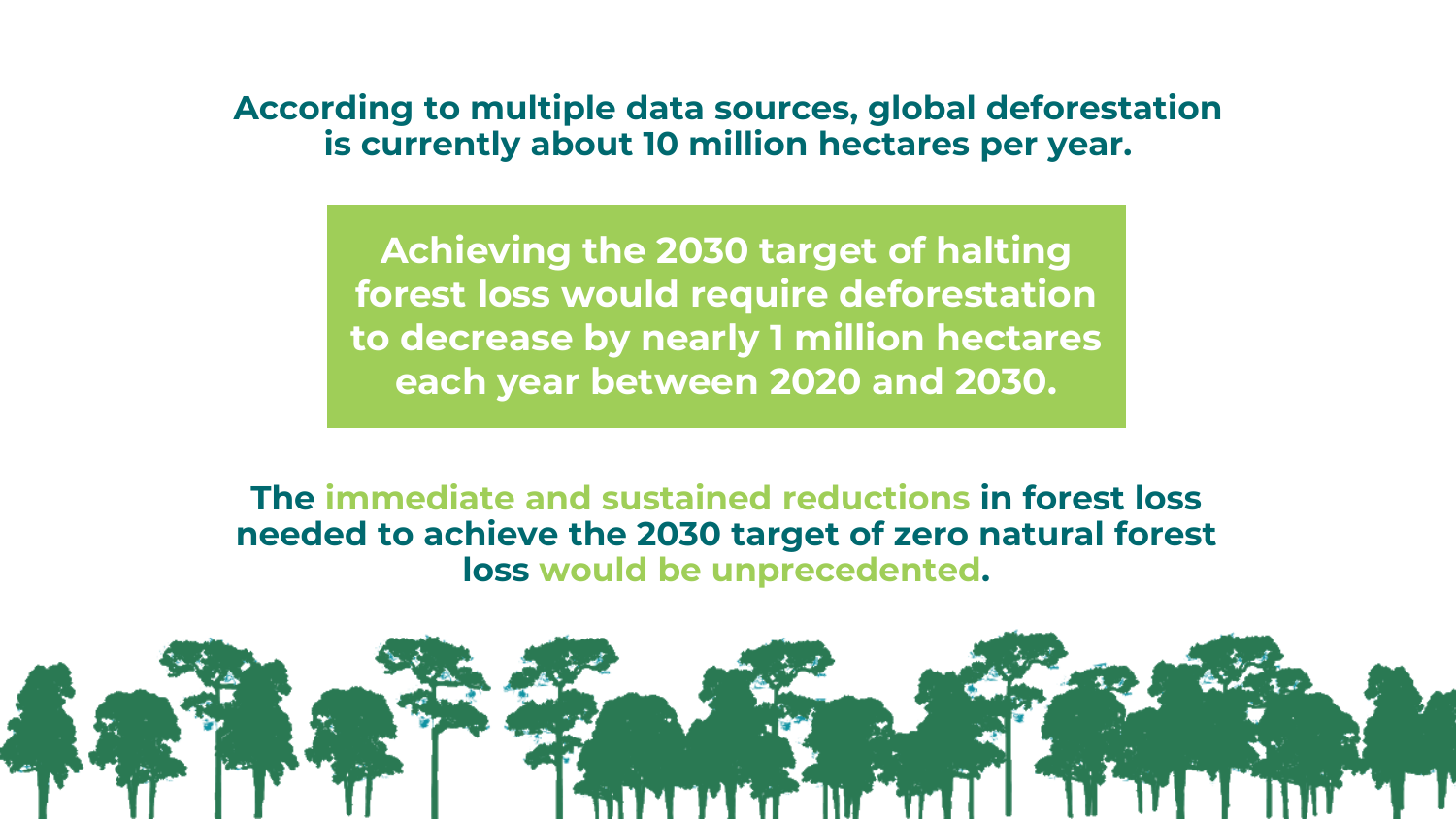### **Halting net natural forest loss by 2030 would require an annual decrease of about 0.8 million hectares.**

**Net natural forest loss by region and decade using FAO's Forest Resources Assessment (Indicator 1.1)**



According to FAO, **annual net natural forest loss has declined** from an average of 10.4 million hectares between 2000-2010, to an **average of 7.8 million hectares between 2010-2020**.

This rate of decline is **insufficient to halt deforestation by 2030**.

Source: FRA 2020

≣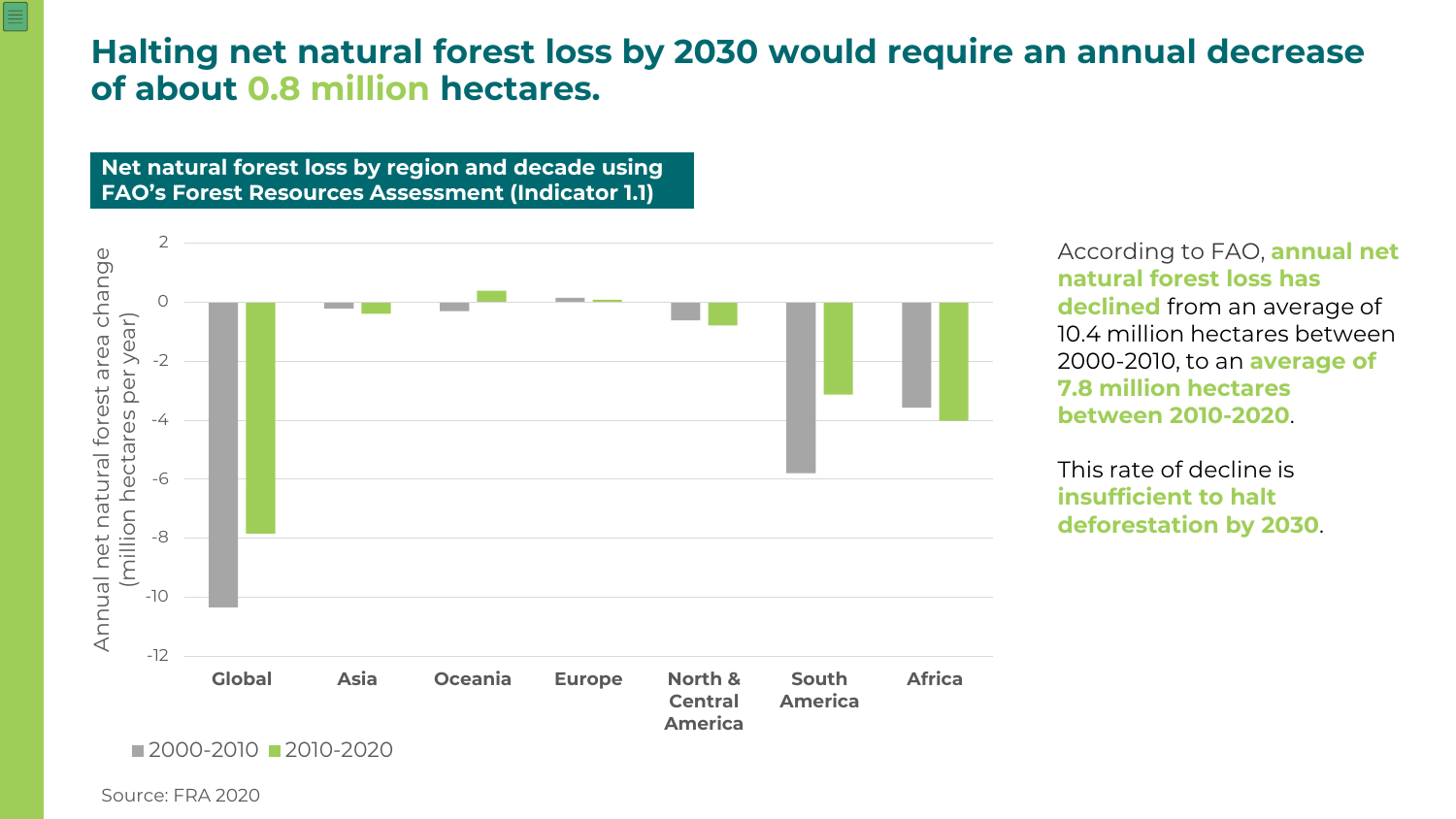# **Different data sources give mixed signals about the trajectory of gross deforestation, but overall, the data shows inadequate progress.**

**Gross global deforestation (Indicator 1.3) using FAO's Forest Resources Assessment and Global Forest Watch annual data** 

亖



#### According to FAO, **annual gross deforestation declined**

from an average of 12 million hectares between 2010 and 2015, to an average of 10 million hectares between 2015 and 2020. This is **not enough to halt deforestation** by 2030.

According to Global Forest Watch, **annual gross deforestation has increased slightly** since the NYDF was signed in 2014.

Source: GFW analysis of Hansen et al. 2013 and Curtis et al. 2018; FRA 2020.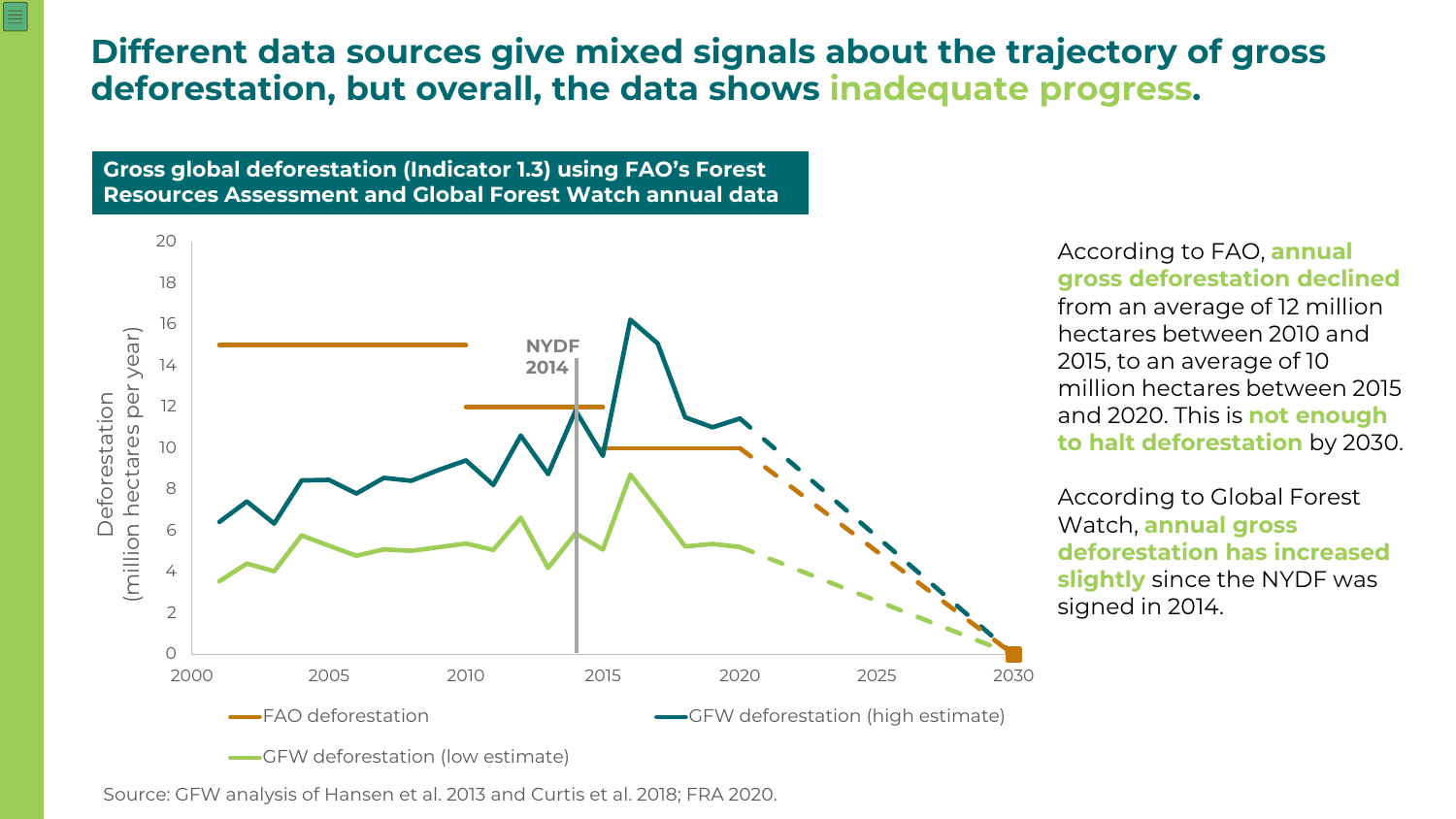# **Of particular concern is the deforestation of tropical primary forests, the globe's most important storehouses of carbon and biodiversity.**

**Humid tropical primary forest loss (Indicator 1.4) using Global Forest Watch annual data** 

亖



The main driver of primary forest loss is **commodity agriculture** (e.g., palm oil, soy, beef).

Shifting agriculture also plays a major role in some regions. Urbanization is also a minor contributor to deforestation globally.

Source: GFW analysis of Hansen et al. 2013, Curtis et al. 2018, and Turubanova et al. 2018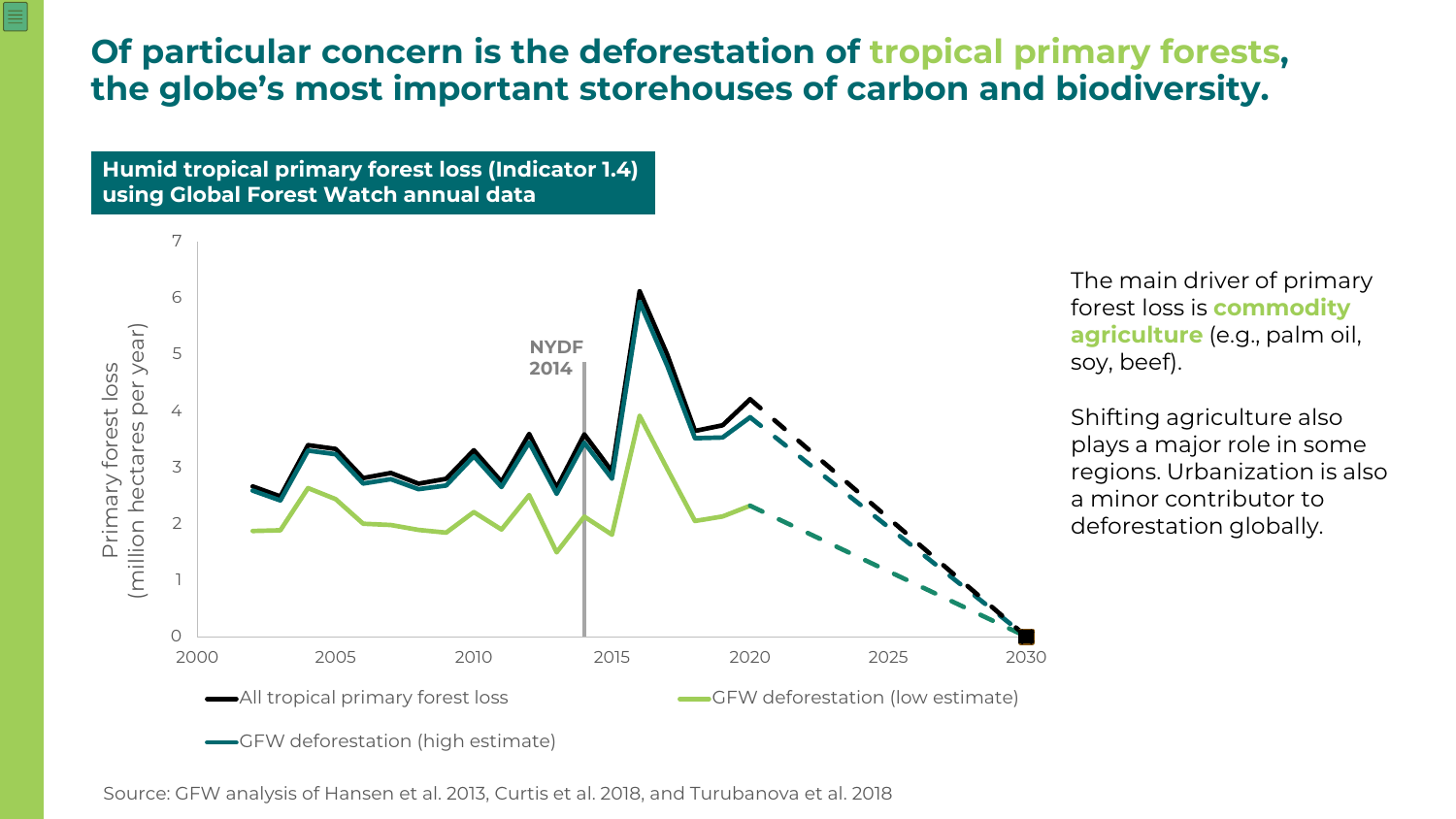# **Tropical primary forest loss emitted 2.5 billion tonnes of CO<sub>2</sub>e per year between 2018 and 2020, equivalent to the annual emissions from Russia.**



Since the NYDF was adopted, **emissions from humid tropical primary forest loss have increased**.

Between 2018 and 2020, emissions from primary forest loss comprised **24% of global gross emissions from forest loss**.

Source: Forest emissions from Harris et al. 2021. Primary forest from Turubanova et al. 2018. Russia national emissions (excluding land use, land use change, and forestry) from Climate Watch.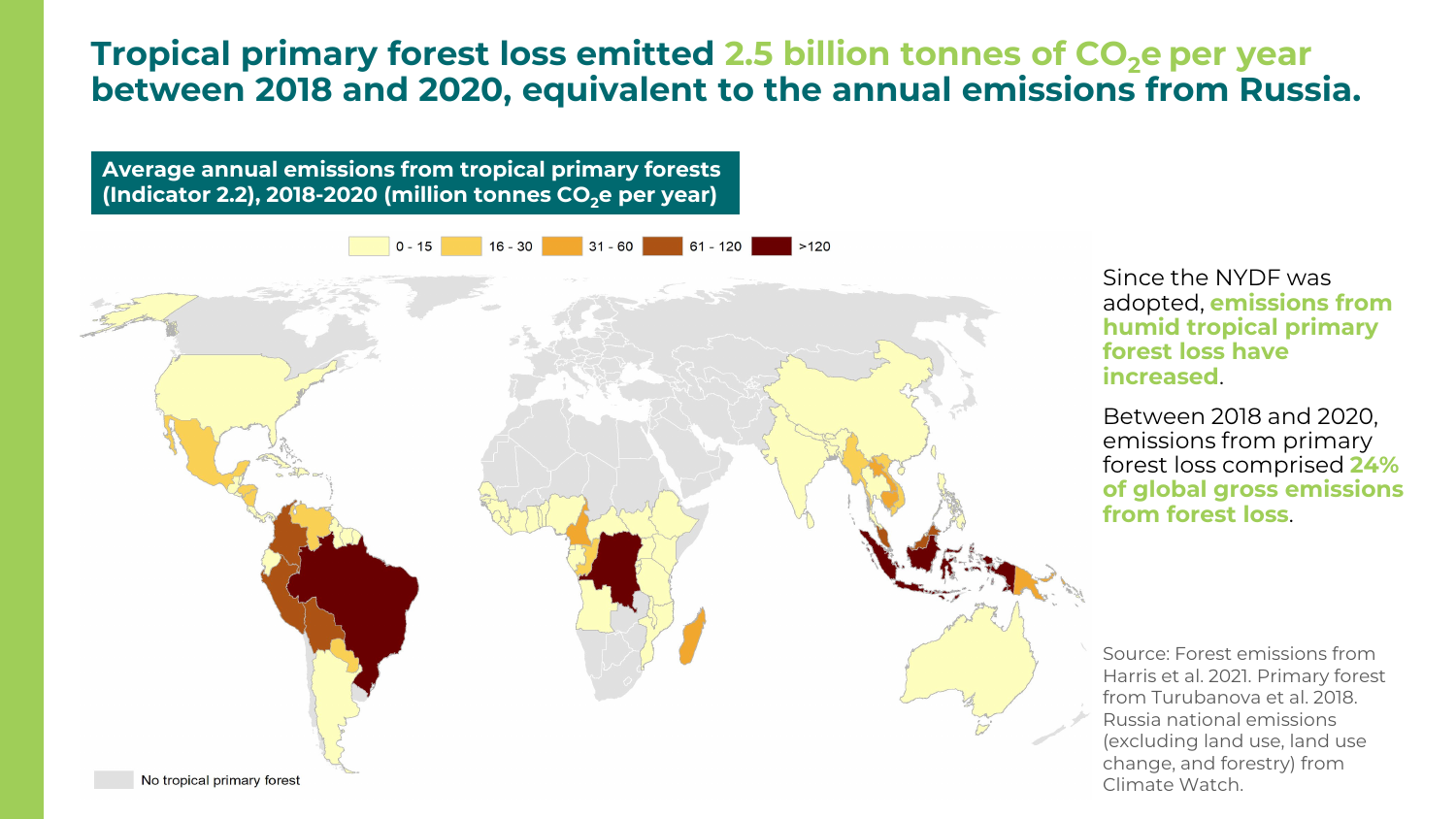# **Since 2015, some countries have made progress in reducing emissions from tropical primary forest loss.**



Source: Harris et al. 2021 and Turubanova et al. 2018.

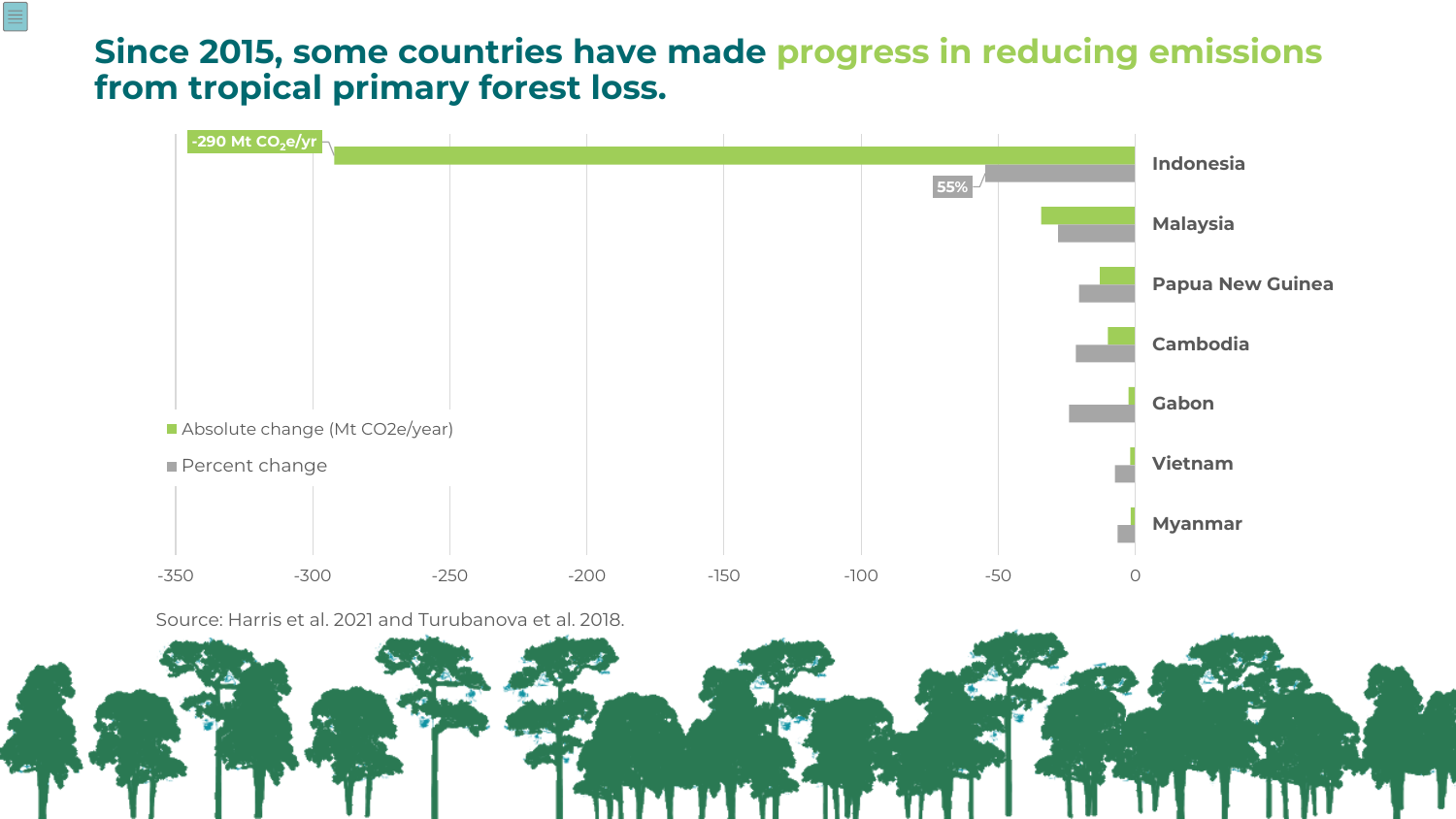# **Nevertheless, emissions from tropical primary forest loss still increased substantially in many countries, overshadowing reductions in other countries.**



Source: Harris et al. 2021 and Turubanova et al. 2018